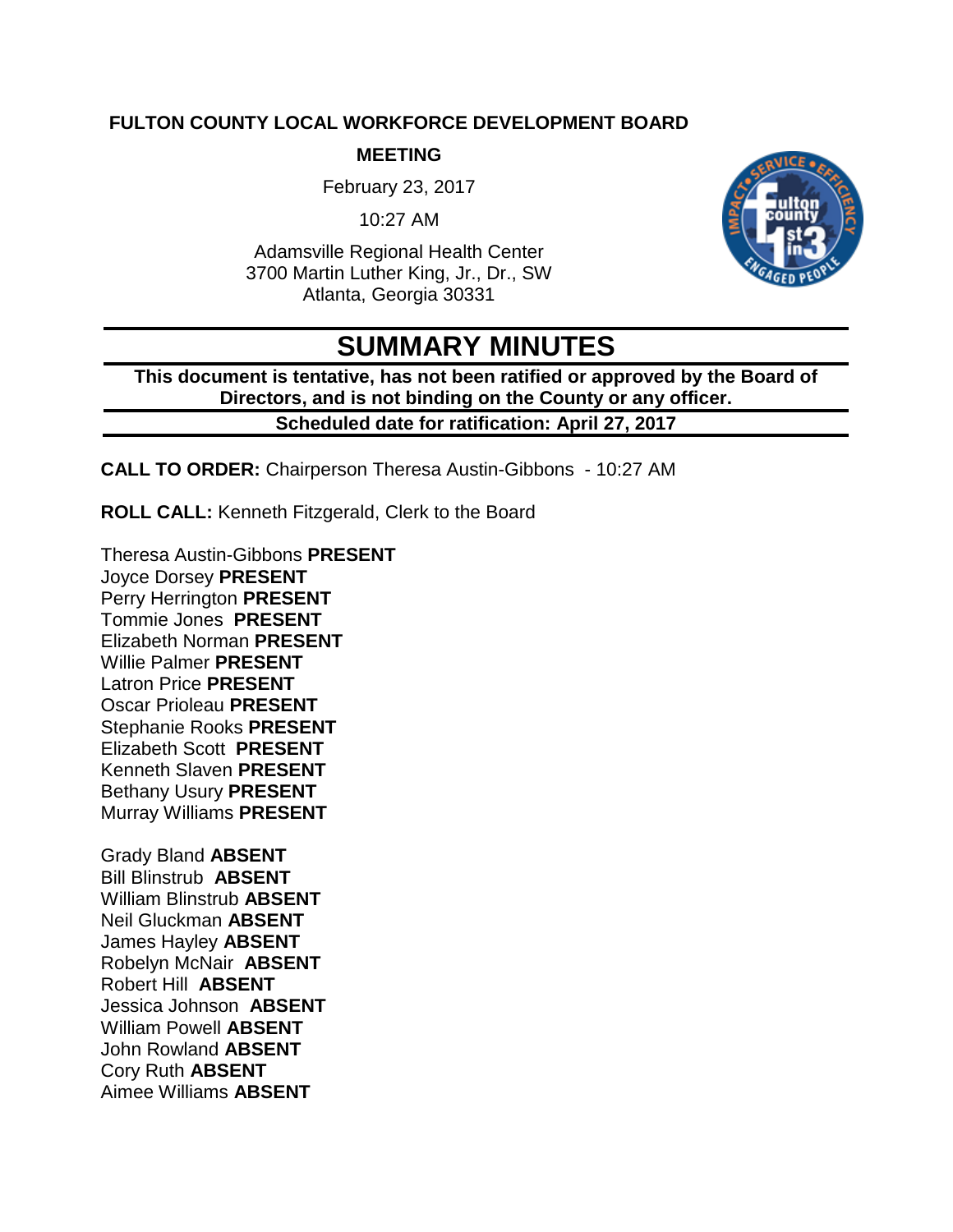#### **Quorum was confirmed**

**GUESTS**: There were no guests present.

**Staff**: Mariska Angall, Frankie Atwater, Kenneth R. Fitzgerald, Tonya Grullon, David Keyes, Audrey Lawrence, Darrien Moore, Mia Redd, Michelle Vialet, Susan Wright

**[Fulton](http://agendaminutes.fultoncountyga.gov/sirepub/agdocs.aspx?doctype=minutes&itemid=30105) County Local Workforce Development Board**

### **TABLE OF CONTENTS**

#### **ITEM # SUBJECT**

| 16-1024 | <b>CONSENT AGENDA</b>                                           | <b>APPROVED</b> |
|---------|-----------------------------------------------------------------|-----------------|
|         | All matters listed on the Consent Agenda are considered routine |                 |
|         | by the LWDB and will be enacted by one motion. No separate      |                 |
|         | discussion will take place on these items. If discussion of any |                 |
|         | Consent Agenda item is desired, the item will be moved to the   |                 |
|         | Regular Meeting Agenda for separate consideration. No requests  |                 |
|         | for discussion were made.                                       |                 |
| 16-1025 | CHAPTER 9ADMINISTRATION Section Q General Complaint             | <b>APPROVED</b> |
|         | Policy and Procedure                                            |                 |
|         | Request approval of separate policy and procedure for general   |                 |
|         | complaints with acknowledgement of procedure, complaint form    |                 |
|         | and complaint log.                                              |                 |
| 16-1026 | <b>CHAPTER 9ADMINISTRATION Section A Nondiscrimination</b>      | <b>APPROVED</b> |
|         | <b>Equal Opportunity</b>                                        |                 |
|         | Request approval of the revised policy adding the required      |                 |
|         | wording under 29CFR38.29 and 30 and correctly identifying the   |                 |
|         | EEO Officer.                                                    |                 |
| 16-1027 | MARTA BREEZE<br>SECTION D<br><b>CHAPTER</b><br>8<br><b>CARD</b> | <b>APPROVED</b> |
|         | <b>RECONCILIATION PROCESS</b>                                   |                 |
|         | Request approval of the revised policy to add provision for     |                 |
|         | reloading, reactivation and deactivation of customer MARTA      |                 |
|         | cards.                                                          |                 |
| 16-1028 | DISCRIMINATION COMPLAINT PROCEDURES WIOA                        | <b>APPROVED</b> |
|         | <b>UPDATE 01-19-2017</b>                                        |                 |
|         | Request approval of the revised Discrimination Complaint        |                 |
|         | Procedure Description to include the Georgia Department of      |                 |
|         | Development,<br>Workforce<br>Division's<br>Economic<br>Equal    |                 |
|         | Employment Opportunity Officer's information on page four of    |                 |
|         | ten.                                                            |                 |
| 16-1029 | HIGH DEMAND CAREER INITIATIVE REGIONAL GRANT                    | <b>APPROVED</b> |
|         | <b>APPLICATION</b>                                              |                 |